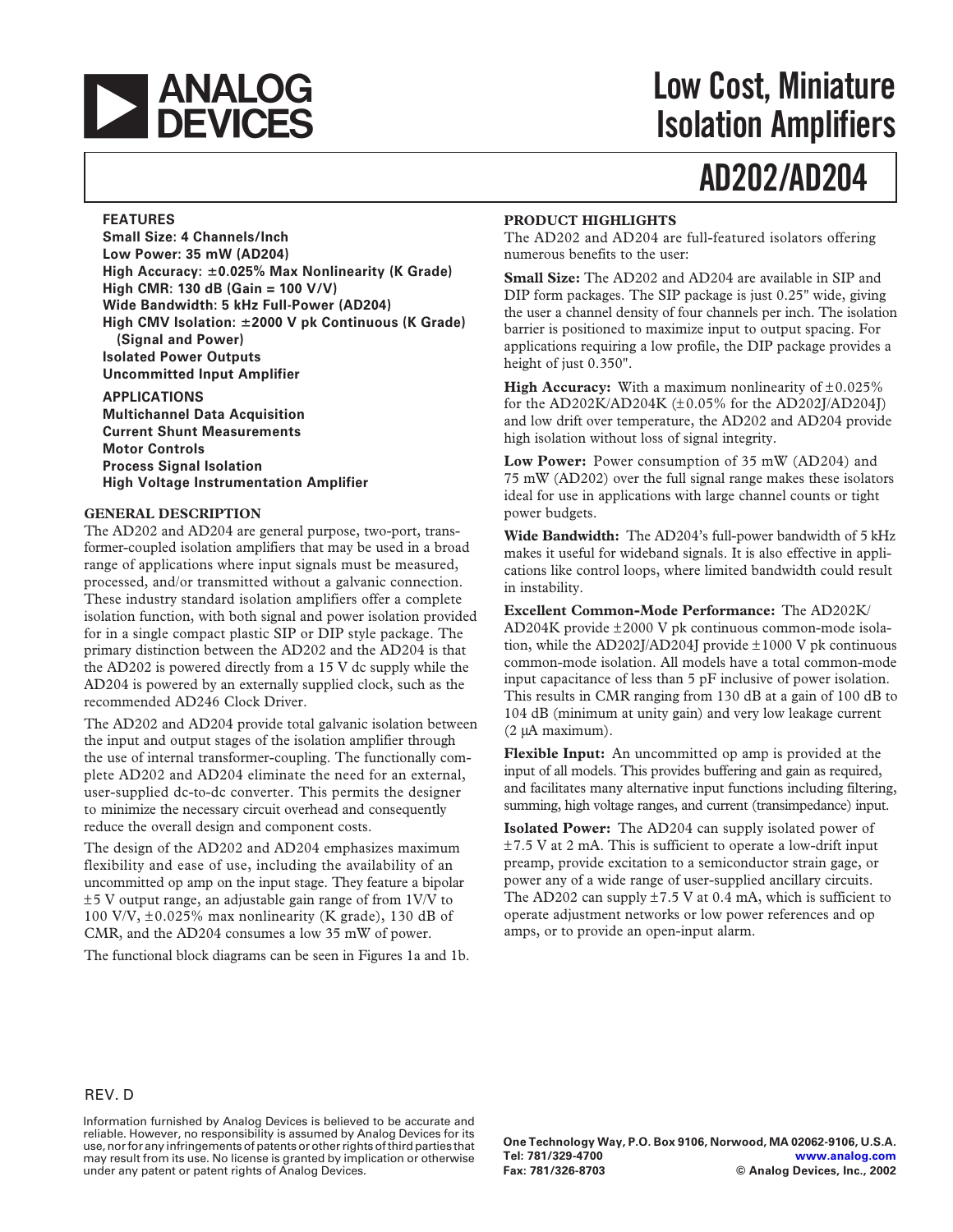# AD202/AD204-SPECIFICATIONS (Typical @ 25°C and V<sub>s</sub> = 15 V unless otherwise noted.)

| Model                                                    | AD204                                                                            | AD204K                                 | <b>AD202J</b>              | AD202K                   |
|----------------------------------------------------------|----------------------------------------------------------------------------------|----------------------------------------|----------------------------|--------------------------|
| <b>GAIN</b>                                              |                                                                                  |                                        |                            |                          |
| Range                                                    | 1 V/V-100 V/V                                                                    | $\ast$                                 |                            | $\ast$                   |
| Error                                                    | $\pm 0.5\%$ typ ( $\pm 4\%$ max)                                                 | $\ast$                                 | $\ast$                     | $\ast$                   |
| vs. Temperature                                          | $\pm 20$ ppm/ $\mathrm{^{\circ}C}$ typ ( $\pm 45$ ppm/ $\mathrm{^{\circ}C}$ max) | ∗                                      | $\ast$                     | $\ast$                   |
| vs. Time                                                 | $\pm 50$ ppm/1000 Hours                                                          | $\ast$                                 | $*$                        | $*$                      |
| vs. Supply Voltage                                       | $±0.01\%$ /V                                                                     | $±0.01\%$ /V                           | $±0.01\%$ /V               | $±0.01\%$ /V             |
| Nonlinearity ( $G = 1$ V/V) <sup>1</sup>                 | $\pm 0.05\%$ max                                                                 | $\pm 0.025\%$ max                      | $\pm 0.05\%$ max           | $\pm 0.025\%$ max        |
| Nonlinearity vs. Isolated Supply Load                    | $\pm 0.0015\%$ /mA                                                               | $\ast$                                 |                            | $\ast$                   |
| <b>INPUT VOLTAGE RATINGS</b>                             |                                                                                  |                                        |                            |                          |
| Input Voltage Range                                      | ±5V                                                                              | $\ast$                                 | $*$                        | $\ast$                   |
| Max Isolation Voltage (Input to Output)                  |                                                                                  |                                        |                            |                          |
| AC, 60 Hz, Continuous                                    | 750 V rms                                                                        | 1500 V rms                             | 750 V rms                  | 1500 V rms               |
| Continuous (AC and DC)                                   | $±1000$ V Peak                                                                   | $\pm 2000$ V Peak                      | $±1000$ V Peak             | $±2000$ V Peak           |
| Isolation-Mode Rejection Ratio (IMRR) @ 60 Hz            |                                                                                  |                                        |                            |                          |
| $R_S \le 100 \Omega$ (HI and LO Inputs) G = 1 V/V        | 110dB                                                                            | 110dB                                  | 105 dB                     | 105 dB                   |
| $G = 100$ V/V                                            | 130 dB                                                                           | $\ast$                                 | $\ast$                     | $*$                      |
| $R_S \leq 1 k\Omega$ (Input HI, LO, or Both) G = 1 V/V   | $104$ dB min                                                                     | 104 dB min                             | $100$ dB min               | $100$ dB min             |
| $G = 100$ V/V                                            | $110$ dB min                                                                     | $\ast$                                 |                            | $\ast$                   |
| Leakage Current Input to Output @ 240 V rms, 60 Hz       | 2 µA rms max                                                                     | $\ast$                                 | $\ast$                     | $\ast$                   |
| <b>INPUT IMPEDANCE</b>                                   |                                                                                  |                                        |                            |                          |
| Differential $(G = 1 \text{ V/V})$                       | $10^{12}$ $\Omega$                                                               | ∗                                      | $\ast$                     | $\ast$                   |
| Common-Mode                                              | 2 G $\Omega$ 4.5 pF                                                              | $\ast$                                 |                            | $\ast$                   |
| <b>INPUT BIAS CURRENT</b>                                |                                                                                  |                                        |                            |                          |
| Initial, $(a)$ 25 $\mathrm{^{\circ}C}$                   | $\pm 30$ pA                                                                      | $\ast$                                 | ⋇                          | $\ast$                   |
| vs. Temperature ( $0^{\circ}$ C to $70^{\circ}$ C)       | ±10 nA                                                                           | ⋇                                      | $\ast$                     | $\ast$                   |
|                                                          |                                                                                  |                                        |                            |                          |
| INPUT DIFFERENCE CURRENT                                 |                                                                                  | ⋇                                      | ⋇                          | $\ast$                   |
| Initial, $(a)$ 25 $\mathrm{^{\circ}C}$                   | $\pm 5$ pA                                                                       | $\ast$                                 | $\ast$                     | $\ast$                   |
| vs. Temperature (0°C to 70°C)                            | ±2 nA                                                                            |                                        |                            |                          |
| <b>INPUT NOISE</b>                                       |                                                                                  |                                        |                            |                          |
| Voltage, 0.1 Hz to 100 Hz                                | $4 \mu V$ p-p                                                                    | $\ast$                                 | ₩                          | $\ast$                   |
| $f > 200$ Hz                                             | 50 nV/ $\sqrt{Hz}$                                                               | $\ast$                                 | $\ast$                     | $\ast$                   |
| FREQUENCY RESPONSE                                       |                                                                                  |                                        |                            |                          |
| Bandwidth ( $V$ <sub>O</sub> ≤ 10 V p-p, G = 1 V–50 V/V) | 5 kHz                                                                            | 5 kHz                                  | 2 kHz                      | 2 kHz                    |
| Settling Time, to ±10 mV (10 V Step)                     | 1 <sub>ms</sub>                                                                  | $\ast$                                 | $\ast$                     | $\ast$                   |
| OFFSET VOLTAGE (RTI)                                     |                                                                                  |                                        |                            |                          |
| Initial, @ 25°C Adjustable to Zero                       | $(\pm 15 \pm 15/G)$ mV max                                                       | $(\pm 5 \pm 5/G)$ mV max               | $(\pm 15 \pm 15/G)$ mV max | $(\pm 5 \pm 5/G)$ mV max |
|                                                          |                                                                                  |                                        |                            |                          |
| vs. Temperature ( $0^{\circ}$ C to $70^{\circ}$ C)       | $\pm 10 \pm \frac{10}{G}$ $\mu$ V/°C                                             | $\ast$                                 | $\ast$                     | $\ast$                   |
|                                                          |                                                                                  |                                        |                            |                          |
| <b>RATED OUTPUT</b>                                      |                                                                                  | ⋇                                      | $*$                        | $\ast$                   |
| Voltage (Out HI to Out LO)                               | ±5V                                                                              | $\ast$                                 | $*$                        | $\ast$                   |
| Voltage at Out HI or Out LO (Ref. Pin 32)                | $\pm 6.5$ V                                                                      |                                        |                            |                          |
| Output Resistance                                        | $3 k\Omega$                                                                      | 3 kΩ<br>$*$                            | 7 k $\Omega$<br>$*$        | 7 k $\Omega$<br>$*$      |
| Output Ripple, 100 kHz Bandwidth                         | $10 \text{ mV}$ p-p                                                              | $\ast$                                 |                            | $\ast$                   |
| 5 kHz Bandwidth                                          | $0.5$ mV rms                                                                     |                                        |                            |                          |
| ISOLATED POWER OUTPUT <sup>2</sup>                       |                                                                                  |                                        |                            |                          |
| Voltage, No Load                                         | $±7.5$ V                                                                         | $\ast$<br>$\ast$                       | $\ast$<br>$\ast$           | $\ast$<br>$\ast$         |
| Accuracy                                                 | ±10%                                                                             |                                        |                            |                          |
| Current                                                  | 2 mA (Either Output) <sup>3</sup>                                                | 2 mA (Either Output) <sup>3</sup><br>∗ | 400 µA Total               | 400 µA Total             |
| Regulation, No Load to Full Load                         | 5%                                                                               | $\ast$                                 | $\ast$                     | $\ast$<br>$\ast$         |
| Ripple                                                   | $100$ mV p-p                                                                     |                                        |                            |                          |
| OSCILLATOR DRIVE INPUT                                   |                                                                                  |                                        |                            |                          |
| Input Voltage                                            | 15 V p-p Nominal                                                                 | 15 V p-p Nominal                       | N/A                        | N/A                      |
| Input Frequency                                          | 25 kHz Nominal                                                                   | 25 kHz Nominal                         | N/A                        | N/A                      |
| POWER SUPPLY (AD202 Only)                                |                                                                                  |                                        |                            |                          |
| Voltage, Rated Performance                               | N/A                                                                              | N/A                                    | $15 V \pm 5%$              | $15 V \pm 5\%$           |
| Voltage, Operating                                       | N/A                                                                              | N/A                                    | $15 V \pm 10\%$            | $15 V \pm 10\%$          |
| Current, No Load ( $V_s$ = 15 V)                         | N/A                                                                              | N/A                                    | $5 \text{ mA}$             | $5 \text{ mA}$           |
| TEMPERATURE RANGE                                        |                                                                                  |                                        |                            |                          |
| Rated Performance                                        | $0^{\circ}$ C to $70^{\circ}$ C                                                  | $\ast$                                 | ⋇                          | $\ast$                   |
| Operating                                                | $-40^{\circ}$ C to +85 $^{\circ}$ C                                              | ∗                                      | $\ast$                     | $\ast$                   |
| Storage                                                  | $-40^{\circ}$ C to +85 $^{\circ}$ C                                              | $\ast$                                 | $\ast$                     | $\ast$                   |
| PACKAGE DIMENSIONS <sup>4</sup>                          |                                                                                  |                                        |                            |                          |
| SIP Package (Y)                                          | $2.08" \times 0.250" \times 0.625"$                                              | $\ast$                                 | ₩                          | $\ast$                   |
| DlP Package (N)                                          | $2.10" \times 0.700" \times 0.350"$                                              | $\ast$                                 | $\ast$                     | $\ast$                   |
|                                                          |                                                                                  |                                        |                            |                          |

NOTES \*Specifications same as AD204J. 1 Nonlinearity is specified as a % deviation from a best straight line. 2 1.0 mF min decoupling required (see text).

 $33 \text{ mA}$  with one supply loaded.<br>
"Width is  $0.25$ " typ,  $0.26$ " max.

Specifications subject to change without notice.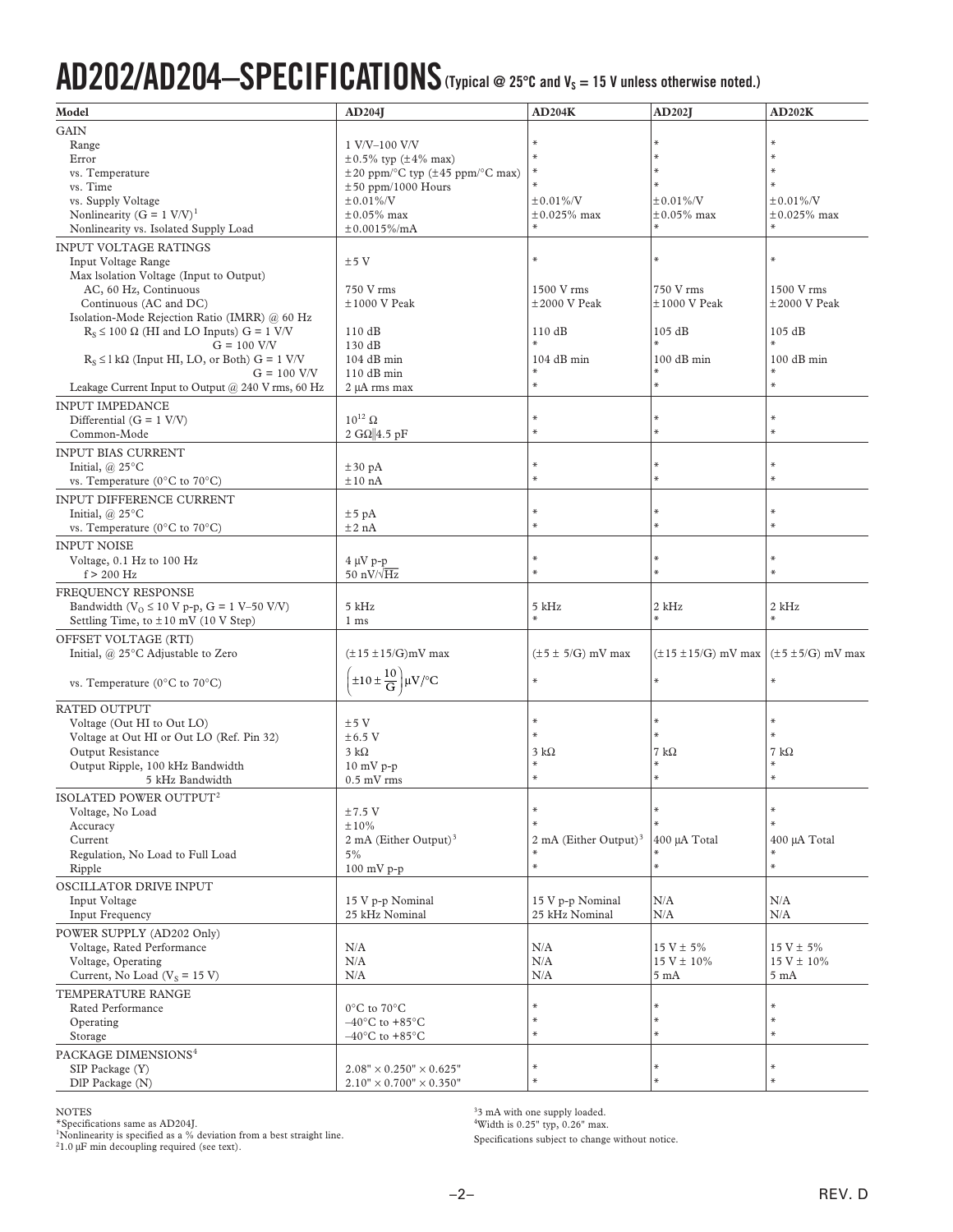### **AD246–SPECIFICATIONS**

(Typical @ 25 $\textdegree$ C and V<sub>S</sub> = 15 V unless otherwise noted.)

| Model                         | AD246JY          | AD246JN |
|-------------------------------|------------------|---------|
| OUTPUT <sup>1</sup>           |                  |         |
| Frequency                     | 25 kHz Nominal   | ₩       |
| Voltage                       | 15 V p-p Nominal | $\ast$  |
| $Fan-O$ ut                    | 32 Max           | ₩       |
| POWER SUPPLY                  |                  |         |
| <b>REQUIREMENTS</b>           |                  |         |
| Input Voltage                 | $15 V \pm 5\%$   | ₩       |
| <b>Supply Current</b>         |                  |         |
| Unloaded                      | $35 \text{ mA}$  | ∗       |
| Each AD204 Adds               | $2.2 \text{ mA}$ | ∗       |
| Each 1 mA Load on AD204       |                  |         |
| $+V_{ISO}$ or $-V_{ISO}$ Adds | $0.7 \text{ mA}$ | ₩       |

**NOTES** 

\*Specifications the same as the AD246JY.

<sup>1</sup>The high current drive output will not support a short to ground. Specifications subject to change without notice.

#### **AD246 Pin Designations**

| Pin(Y) | Pin(N) | <b>Function</b>     |
|--------|--------|---------------------|
|        | 12     | 15 V POWER IN       |
|        |        | <b>CLOCK OUTPUT</b> |
| 12.    | 14     | <b>COMMON</b>       |
| 13     | 2.4    | <b>COMMON</b>       |

### **PIN DESIGNATIONS AD202/AD204 SIP Package**

| Pin | <b>Function</b>               |
|-----|-------------------------------|
| 1   | $+$ INPUT                     |
| 2   | INPUT/V <sub>ISO</sub> COMMON |
| 3   | $-INP$ UT                     |
| 4   | <b>INPUT FEEDBACK</b>         |
| 5   | $-VISO$ OUTPUT                |
| 6   | +V <sub>ISO</sub> OUTPUT      |
| 31  | 15 V POWER IN (AD202 ONLY)    |
| 32  | <b>CLOCK/POWER COMMON</b>     |
| 33  | CLOCK INPUT (AD204 ONLY)      |
| 37  | <b>OUTPUT LO</b>              |
| 38  | <b>OUTPUT HI</b>              |

### **AD202/AD204 DIP Package**

| Pin            | <b>Function</b>                     |
|----------------|-------------------------------------|
| 1              | $+$ INPUT                           |
| $\mathfrak{D}$ | <b>INPUT/V<sub>ISO</sub> COMMON</b> |
| 3              | $-$ INPUT                           |
| 18             | <b>OUTPUT LO</b>                    |
| 19             | <b>OUTPUT HI</b>                    |
| 20             | 15 V POWER IN (AD202 ONLY)          |
| 21             | CLOCK INPUT (AD204 ONLY)            |
| 22             | CLOCK/POWER COMMON                  |
| 36             | $+VISO$ OUTPUT                      |
| 37             | $-VISO$ OUTPUT                      |
| 38             | <b>INPUT FEEDBACK</b>               |

#### **ORDERING GUIDE**

| Model                | Package    | <b>Max Common-Mode</b> | Max           |
|----------------------|------------|------------------------|---------------|
|                      | Option     | <b>Voltage (Peak)</b>  | Linearity     |
| AD202 <sub>IV</sub>  | <b>SIP</b> | 1000 V                 | $\pm 0.05\%$  |
| AD <sub>202</sub> KY | <b>SIP</b> | 2000 V                 | ±0.025%       |
| AD202IN              | <b>DIP</b> | 1000 V                 | $\pm 0.05\%$  |
| AD202KN              | <b>DIP</b> | 2000 V                 | $\pm 0.025\%$ |
| AD204 <sub>IV</sub>  | <b>SIP</b> | 1000 V                 | $\pm 0.05\%$  |
| AD204KY              | <b>SIP</b> | 2000 V                 | $\pm 0.025\%$ |
| $AD204$ $\mathbb{N}$ | <b>DIP</b> | 1000 V                 | $\pm 0.05\%$  |
| AD204KN              | <b>DIP</b> | 2000 V                 | ±0.025%       |

#### **CAUTION**

ESD (electrostatic discharge) sensitive device. Electrostatic charges as high as 4000 V readily accumulate on the human body and test equipment and can discharge without detection. Although the AD202/AD204 features proprietary ESD protection circuitry, permanent damage may occur on devices subjected to high energy electrostatic discharges. Therefore, proper ESD precautions are recommended to avoid performance degradation or loss of functionality.

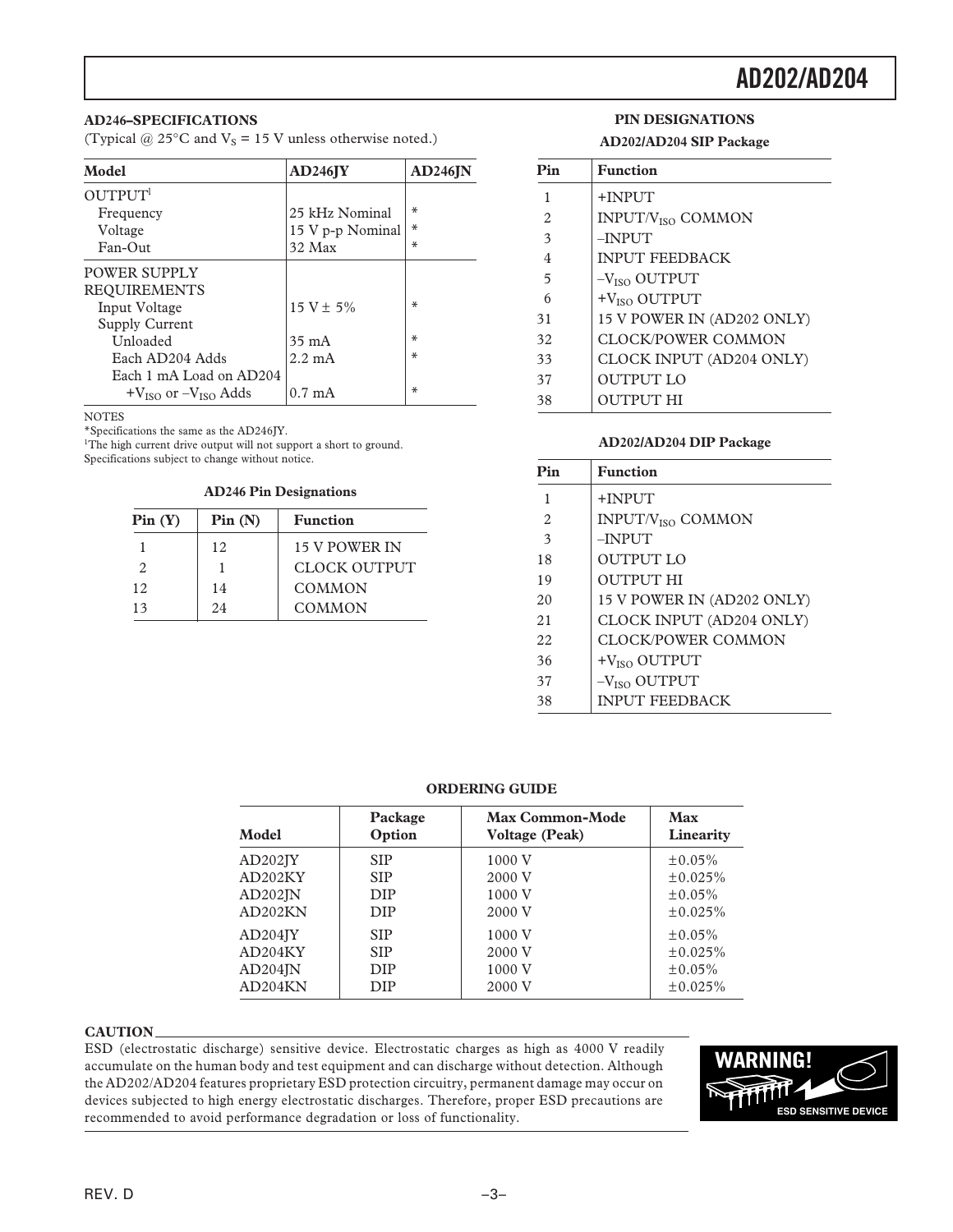### **DIFFERENCES BETWEEN THE AD202 AND AD204**

The primary distinction between the AD202 and AD204 is in the method by which they are powered: the AD202 operates directly from 15 V dc while the AD204 is powered by a nonisolated externally-supplied clock (AD246) that can drive up to 32 AD204s. The main advantages of using the externallyclocked AD204 over the AD202 are reduced cost in multichannel applications, lower power consumption, and higher bandwidth. In addition, the AD204 can supply substantially more isolated power than the AD202.

Of course, in a great many situations, especially where only one or a few isolators are used, the convenience of standalone operation provided by the AD202 will be more significant than any of the AD204's advantages. There may also be cases where it is desirable to accommodate either device interchangeably, so the pinouts of the two products have been designed to make that easy to do.



Figure 1a. AD202 Functional Block Diagram





### **INSIDE THE AD202 AND AD204**

The AD202 and AD204 use an amplitude modulation technique to permit transformer coupling of signals down to dc (Figure 1a and 1b). Both models also contain an uncommitted input op amp and a power transformer that provides isolated power to the op amp, the modulator, and any external load. The power transformer primary is driven by a 25 kHz, 15 V p-p square wave generated internally in the case of the AD202, or supplied externally for the AD204.

Within the signal swing limits of approximately  $\pm$  5 V, the output voltage of the isolator is equal to the output voltage of the op amp; that is, the isolation barrier has unity gain. The output signal is not internally buffered, so the user is free to interchange

the output leads to get signal inversion. Additionally, in multichannel applications, the unbuffered outputs can be multiplexed with one buffer following the mux. This technique minimizes offset errors while reducing power consumption and cost. The output resistance of the isolator is typically 3 kΩ for the AD204 (7 k $\Omega$  for AD202) and varies with signal level and temperature, so it should not be loaded (see Figure 2 for the effects of load upon nonlinearity and gain drift). In many cases, a high impedance load will be present or a following circuit such as an output filter can serve as a buffer so that a separate buffer function will not often be needed.



### **USING THE AD202 AND AD204**

**Powering the AD202.** The AD202 requires only a single 15 V power supply connected as shown in Figure 3a. A bypass capacitor is provided in the module.



Figure 3a.

**Powering the AD204.** The AD204 gets its power from an externally supplied clock signal (a 15 V p-p square wave with a nominal frequency of 25 kHz) as shown in Figure 3b.



Figure 3b.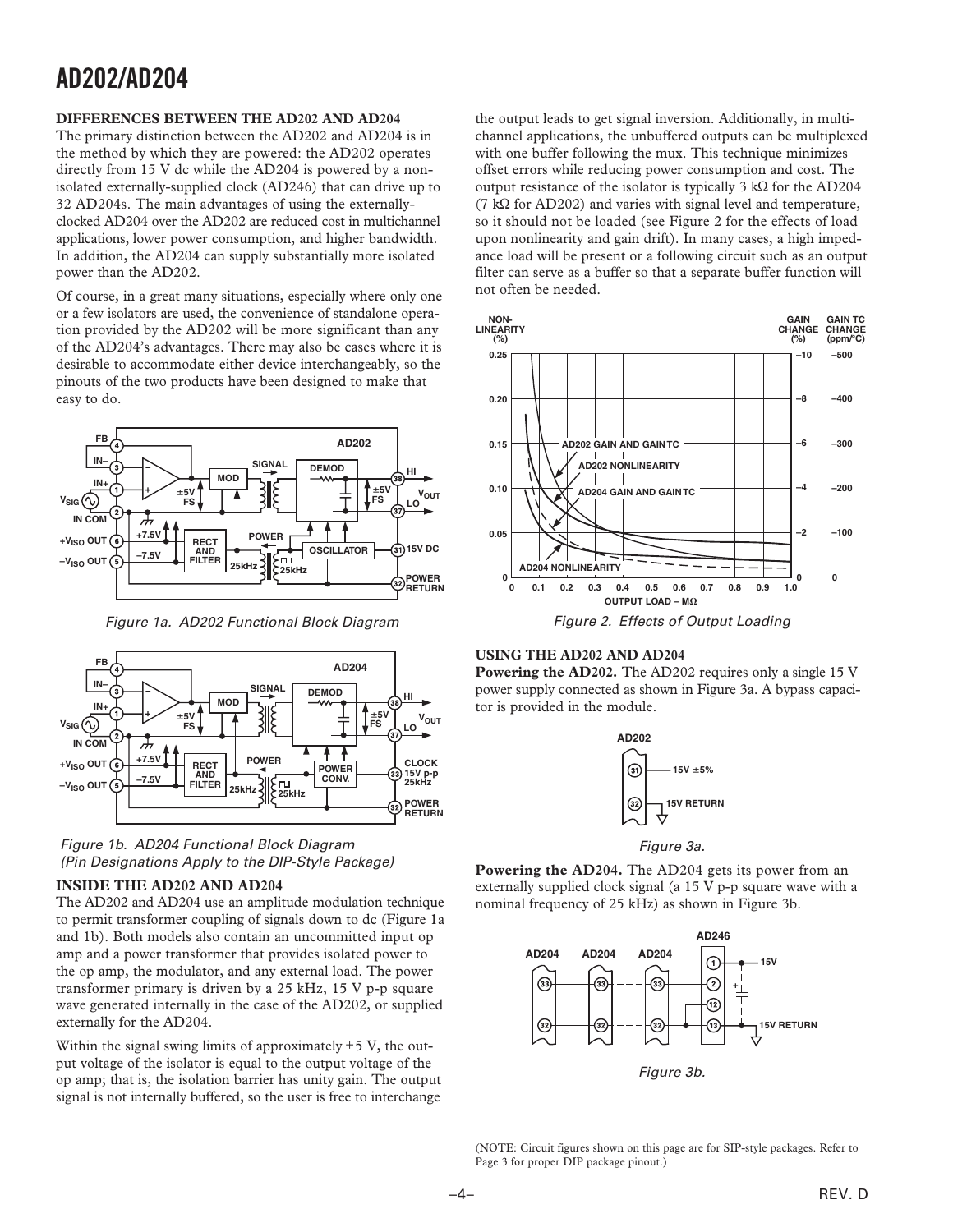**AD246 Clock Driver.** The AD246 is a compact, inexpensive clock driver that can be used to obtain the required clock from a single 15 V supply. Alternatively, the circuit shown in Figure 4 (essentially an AD246) can be used. In either case, one clock circuit can operate at least 32 AD204s at the rated minimum supply voltage of 14.25 V and one additional isolator can be operated for each 40 mV increase in supply voltage up to 15 V.

A supply bypass capacitor is included in the AD246, but if many AD204s are operated from a single AD246, an external bypass capacitor should be used with a value of at least  $1 \mu$ F for every five isolators used. Place the capacitor as close as possible to the clock driver.



Figure 4. Clock Driver

**Input Configurations.** The AD202 and AD204 have been designed to be very easy to use in a wide range of applications. The basic connection for standard unity gain applications, useful for signals up to  $\pm$  5 V, is shown in Figure 5; some of the possible variations are described below. When smaller signals must be handled, Figure 6 shows how to achieve gain while preserving a very high input resistance. The value of feedback resistor  $R_F$ should be kept above 20 k $\Omega$  for best results. Whenever a gain of more than five is taken, a 100 pF capacitor from FB to IN COM is required. At lower gains this capacitor is unnecessary, but it will not adversely affect performance if used.



Figure 5. Basic Unity-Gain Application



Figure 6. Input Connections for Gain > 1

The noninverting circuit of Figures 5 and 6 can also be used to your advantage when a signal inversion is needed: just interchange either the input leads or the output leads to get inversion. This approach retains the high input resistance of the noninverting circuit, and at unity gain no gain-setting resistors are needed.

When the isolator is not powered, a negative input voltage of more than about 2 V will cause an input current to flow. If the signal source can supply more than a few mA under such conditions, the 2 k $\Omega$  resistor shown in series with IN+ should be used to limit current to a safe value. This is particularly important with the AD202, which may not start if a large input current is present.

Figure 7 shows how to accommodate current inputs or sum currents or voltages. This circuit can also be used when the input signal is larger than the  $\pm$  5 V input range of the isolator; for example,  $a \pm 50$  V input span can be accommodated with  $R_F = 20$  k $\Omega$  and  $R_S = 200$  k $\Omega$ . Once again, a capacitor from FB to IN COM is required for gains above five.



Figure 7. Connections for Summing or Current Inputs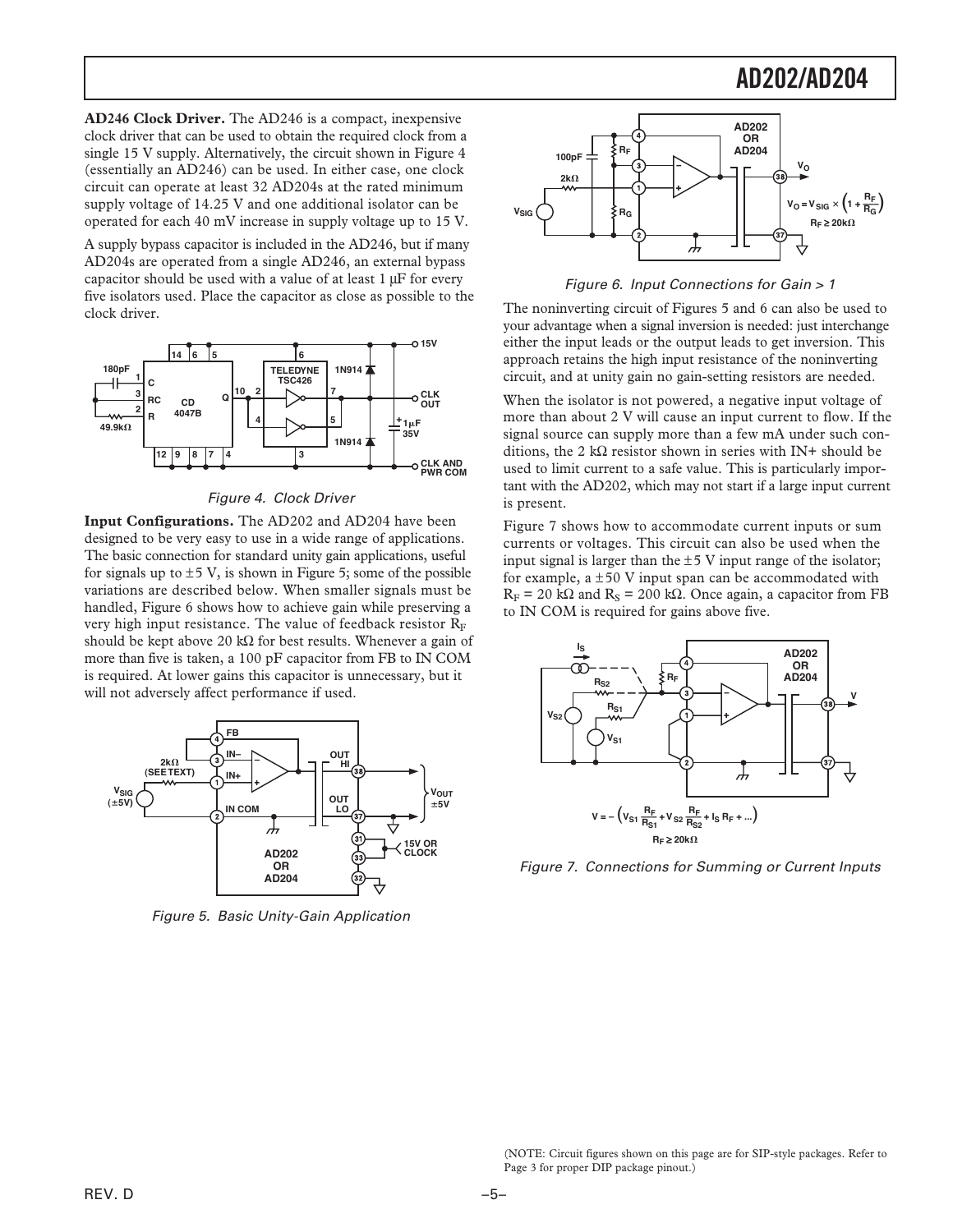**Adjustments.** When gain and zero adjustments are needed, the circuit details will depend on whether adjustments are to be made at the isolator input or output, and (for input adjustments) on the input circuit used. Adjustments are usually best done on the input side, because it is better to null the zero ahead of the gain, and because gain adjustment is most easily done as part of the gain-setting network. Input adjustments are also to be preferred when the pots will be near the input end of the isolator (to minimize common-mode strays). Adjustments on the output side might be used if pots on the input side would represent a hazard due to the presence of large common-mode voltages during adjustment.

Figure 8a shows the input-side adjustment connections for use with the noninverting connection of the input amplifier. The zero adjustment circuit injects a small adjustment voltage in series with the low side of the signal source. (This will not work if the source has another current path to input common or if current flows in the signal source LO lead). Since the adjustment voltage is injected ahead of the gain, the values shown will work for any gain. Keep the resistance in series with input LO below a few hundred ohms to avoid CMR degradation.



Figure 8a. Adjustments for Noninverting Connection of Op Amp

Also shown in Figure 8a is the preferred means of adjusting the gain-setting network. The circuit shown gives a nominal  $R_F$  of 50 k $\Omega$ , and will work properly for gains of ten or greater. The adjustment becomes less effective at lower gains (its effect is halved at  $G = 2$ ) so that the pot will have to be a larger fraction of the total  $R_F$  at low gain. At  $G = 1$  (follower) the gain cannot be adjusted downward without compromising input resistance; it is better to adjust gain at the signal source or after the output.

Figure 8b shows adjustments for use with inverting input circuits. The zero adjustment nulls the voltage at the summing node. This method is preferable to current injection because it is less affected by subsequent gain adjustment. Gain adjustment is again done in the feedback; but in this case it will work all the way down to unity gain (and below) without alteration.



Figure 8b. Adjustments for Summing or Current Input

Figure 9 shows how zero adjustment is done at the output by taking advantage of the semi-floating output port. The range of this adjustment will have to be increased at higher gains; if that is done, be sure to use a suitably stable supply voltage for the pot circuit.

There is no easy way to adjust gain at the output side of the isolator itself. If gain adjustment must be done on the output side, it will have to be in a following circuit such as an output buffer or filter.



Figure 9. Output-Side Zero Adjustment

**Common-Mode Performance.** Figures 10a and 10b show how the common-mode rejection of the AD202 and AD204 varies with frequency, gain, and source resistance. For these isolators, the significant resistance will normally be that in the path from the source of the common-mode signal to IN COM. The AD202 and AD204 also perform well in applications requiring rejection of fast common-mode steps, as described in the Applications section.



Figure 10a. AD204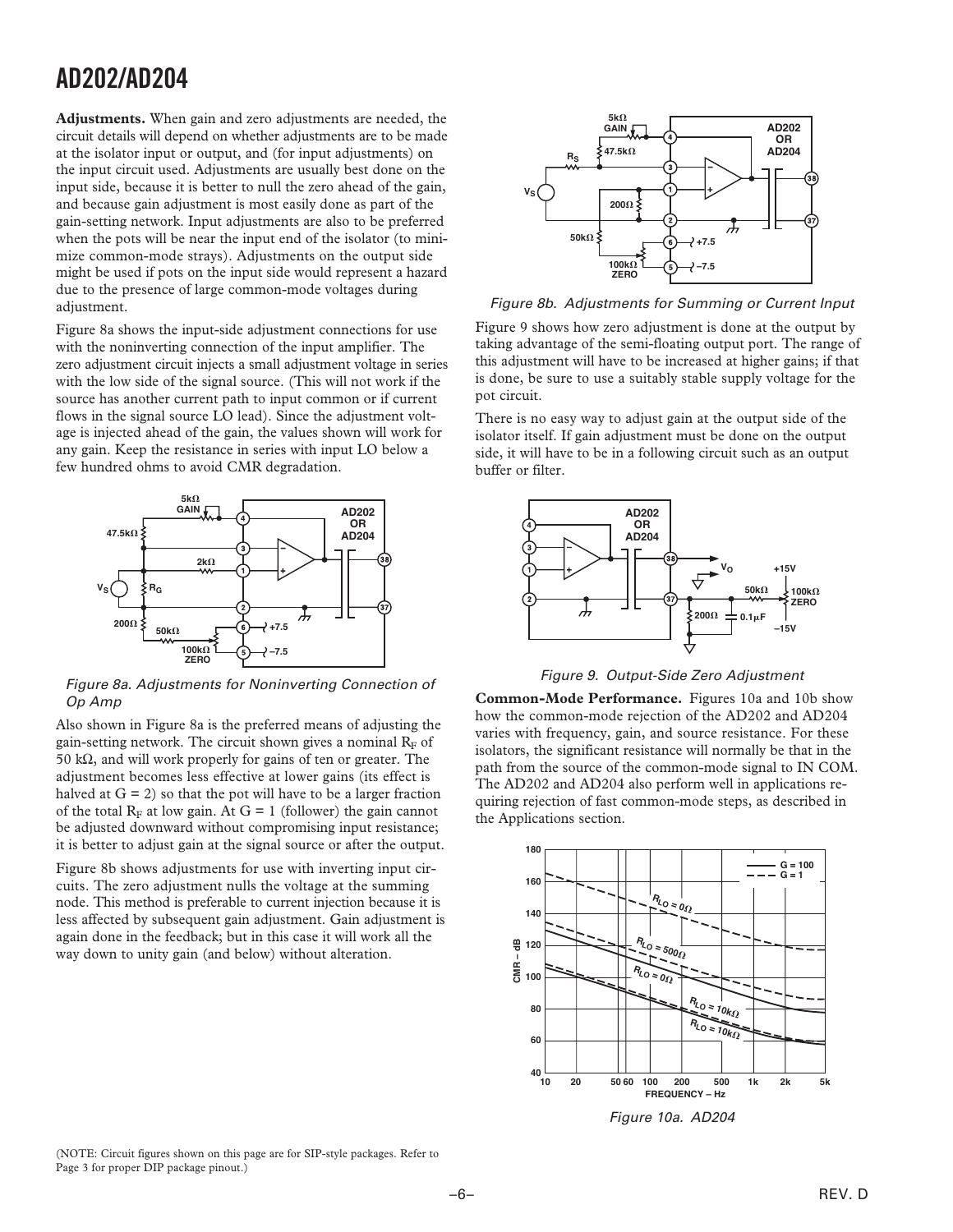

**Dynamics and Noise.** Frequency response plots for the AD202 and AD204 are given in Figure 11. Since neither isolator is slewrate limited, the plots apply for both large and small signals. Capacitive loads of up to 470 pF will not materially affect frequency response. When large signals beyond a few hundred Hz will be present, it is advisable to bypass  $-V_{ISO}$  and  $+V_{ISO}$  to IN COM with 1  $\mu$ F tantalum capacitors even if the isolated supplies are not loaded.

At 50 Hz/60 Hz, phase shift through the AD202/AD204 is typically 0.8 $\degree$  (lagging). Typical unit to unit variation is  $\pm 0.2\degree$  (lagging).



Figure 11. Frequency Response at Several Gains

The step response of the AD204 for very fast input signals can be improved by the use of an input filter, as shown in Figure 12. The filter limits the bandwidth of the input (to about 5.3 kHz) so that the isolator does not see fast, out-of-band input terms that can cause small amounts  $(\pm 0.3\%)$  of internal ringing. The AD204 will then settle to  $\pm 0.1\%$  in about 300 µs for a 10 V step.



Figure 12. Input Filter for Improved Step Response

Except at the highest useful gains, the noise seen at the output of the AD202 and AD204 will be almost entirely comprised of carrier ripple at multiples of 25 kHz. The ripple is typically 2 mV p-p near zero output and increases to about 7 mV p-p for outputs of  $\pm$ 5 V (1 MHz measurement bandwidth). Adding a capacitor across the output will reduce ripple at the expense of bandwidth: for example,  $0.05 \mu$ F at the output of the AD204 will result in 1.5 mV ripple at  $\pm$  5 V, but signal bandwidth will be down to 1 kHz.

When the full isolator bandwidth is needed, the simple two-pole active filter shown in Figure 13 can be used. It will reduce ripple to 0.1 mV p-p with no loss of signal bandwidth, and also serves as an output buffer.

An output buffer or filter may sometimes show output spikes that do not appear at its input. This is usually due to clock noise appearing at the op amp's supply pins (since most op amps have little or no supply rejection at high frequencies). Another common source of carrier-related noise is the sharing of a ground track by both the output circuit and the power input. Figure 13 shows how to avoid these problems: the clock/supply port of the isolator does not share ground or 15 V tracks with any signal circuits, and the op amp's supply pins are bypassed to signal common (note that the grounded filter capacitor goes here as well). Ideally, the output signal LO lead and the supply common meet where the isolator output is actually measured, e.g., at an A/D converter input. If that point is more than a few feet from the isolator, it may be useful to bypass output LO to supply common at the isolator with a  $0.1 \mu$ F capacitor.

In applications where more than a few AD204s are driven by a single clock driver, substantial current spikes will flow in the power return line and in whichever signal out lead returns to a low impedance point (usually output LO). Both of these tracks should be made large to minimize inductance and resistance; ideally, output LO should be directly connected to a ground plane which serves as measurement common.

Current spikes can be greatly reduced by connecting a small inductance (68  $\mu$ H–100  $\mu$ H) in series with the clock pin of each AD204. Molded chokes such as the Dale IM-2 series, with dc resistance of about 5  $\Omega$ , are suitable.



Figure 13. Output Filter Circuit Showing Proper Grounding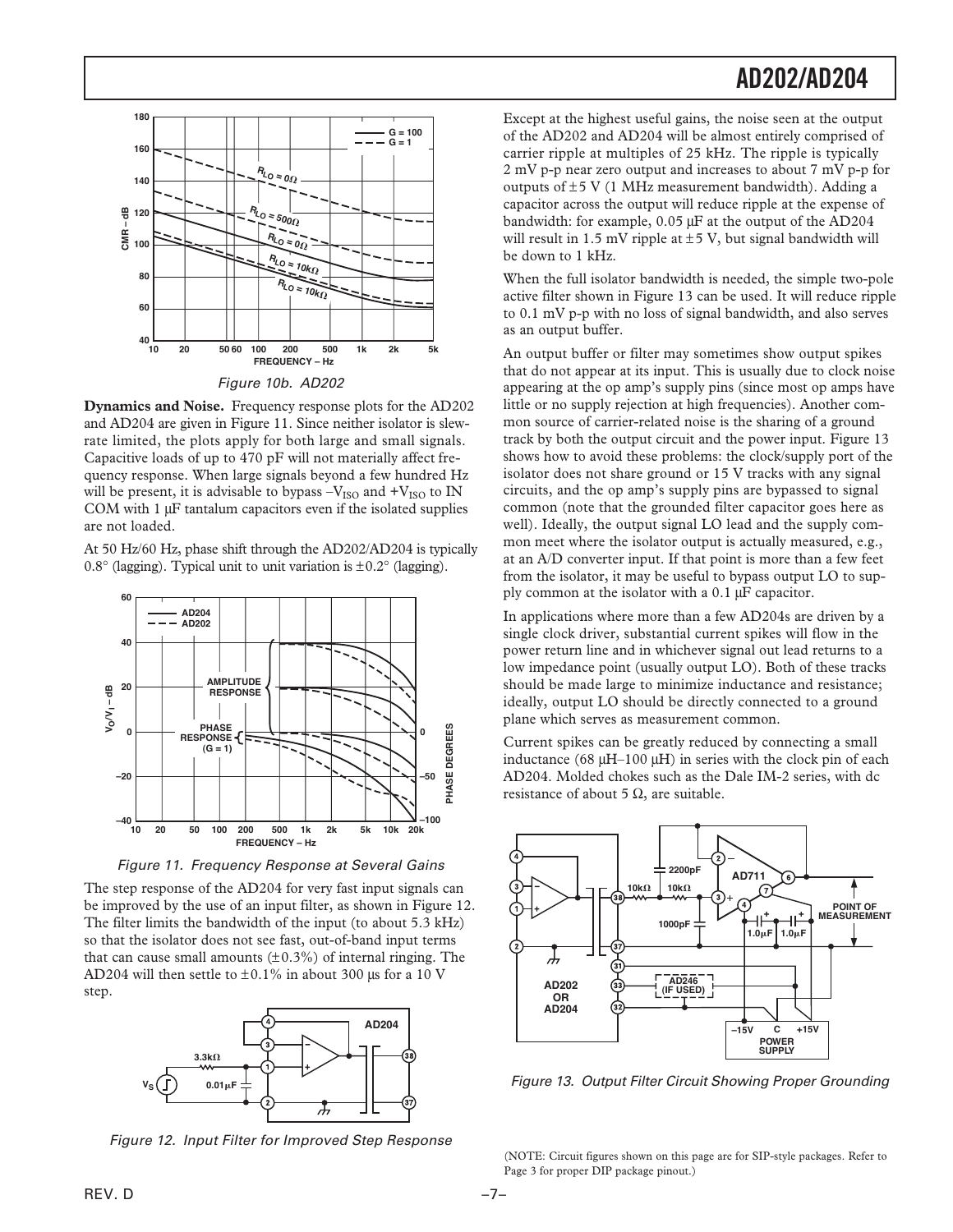**Using Isolated Power.** Both the AD202 and the AD204 provide  $\pm$ 7.5 V power outputs referenced to input common. These may be used to power various accessory circuits that must operate at the input common-mode level; the input zero adjustment pots described above are an example, and several other possible uses are shown in the section titled Application Examples.

The isolated power output of the AD202 (400 µA total from either or both outputs) is much more limited in current capacity than that of the AD204, but it is sufficient for operating micropower op amps, low power references (such as the AD589), adjustment circuits, and the like.

The AD204 gets its power from an external clock driver, and can handle loads on its isolated supply outputs of 2 mA for each supply terminal  $(+7.5 \text{ V}$  and  $-7.5 \text{ V})$  or 3 mA for a single loaded output. Whenever the external load on either supply is more than about 200  $\mu$ A, a 1  $\mu$ F tantalum capacitor should be used to bypass each loaded supply pin to input common.

Up to 32 AD204s can be driven from a single AD246 (or equivalent) clock driver when the isolated power outputs of the AD204s are loaded with less than 200 µA each, at a worst-case supply voltage of 14.25 V at the clock driver. The number of AD204s that can be driven by one clock driver is reduced by one AD204 per 3.5 mA of isolated power load current at 7.5 V, distributed in any way over the AD204s being supplied by that clock driver. Thus a load of 1.75 mA from  $+V_{ISO}$  to  $-V_{ISO}$  would also count as one isolator because it spans 15 V.

It is possible to increase clock fanout by increasing supply voltage above the 14.25 V minimum required for 32 loads. One additional isolator (or 3.5 mA unit load) can be driven for each 40 mV of increase in supply voltage up to 15 V. Therefore if the minimum supply voltage can be held to  $15 V - 1\%$ , it is possible to operate 32 AD204s and 52 mA of 7.5 V loads. Figure 14 shows the allowable combinations of load current and channel count for various supply voltages.

50 **NUMBER OF AD204s DRIVEN 50 ISO = 0mA TOTAL I40 NUMBER OF AD204s DRIVEN ISO = 35mA TOTAL I30 ISO** = 80mA **ISO = 70mA TOTAL TOTAL II20 OPERATION IN THIS REGION EXCEEDS 10 4mA LOAD LIMIT PER AD20 14.25 0 15.0 14.50 14.75**

Figure 14. AD246 Fanout Rules

**MINIMUM SUPPLY VOLTAGE**

**Operation at Reduced Signal Swing.** Although the nominal output signal swing for the AD202 and AD204 is  $\pm$  5 V, there may be cases where a smaller signal range is desirable. When that is done, the fixed errors (principally offset terms and output noise) become a larger fraction of the signal, but nonlinearity is reduced. This is shown in Figure 15.



Figure 15. Nonlinearity vs. Signal Swing

**PCB Layout for Multichannel Applications.** The pinout of the AD204Y has been designed to make very dense packing possible in multichannel applications. Figure 16a shows the recommended printed circuit board (PCB) layout for the simple voltage-follower connection. When gain-setting resistors are present, 0.25" channel centers can still be achieved, as shown in Figure 16b.



(NOTE: Circuit figures shown on this page are for SIP-style packages. Refer to Page 3 for proper DIP package pinout.)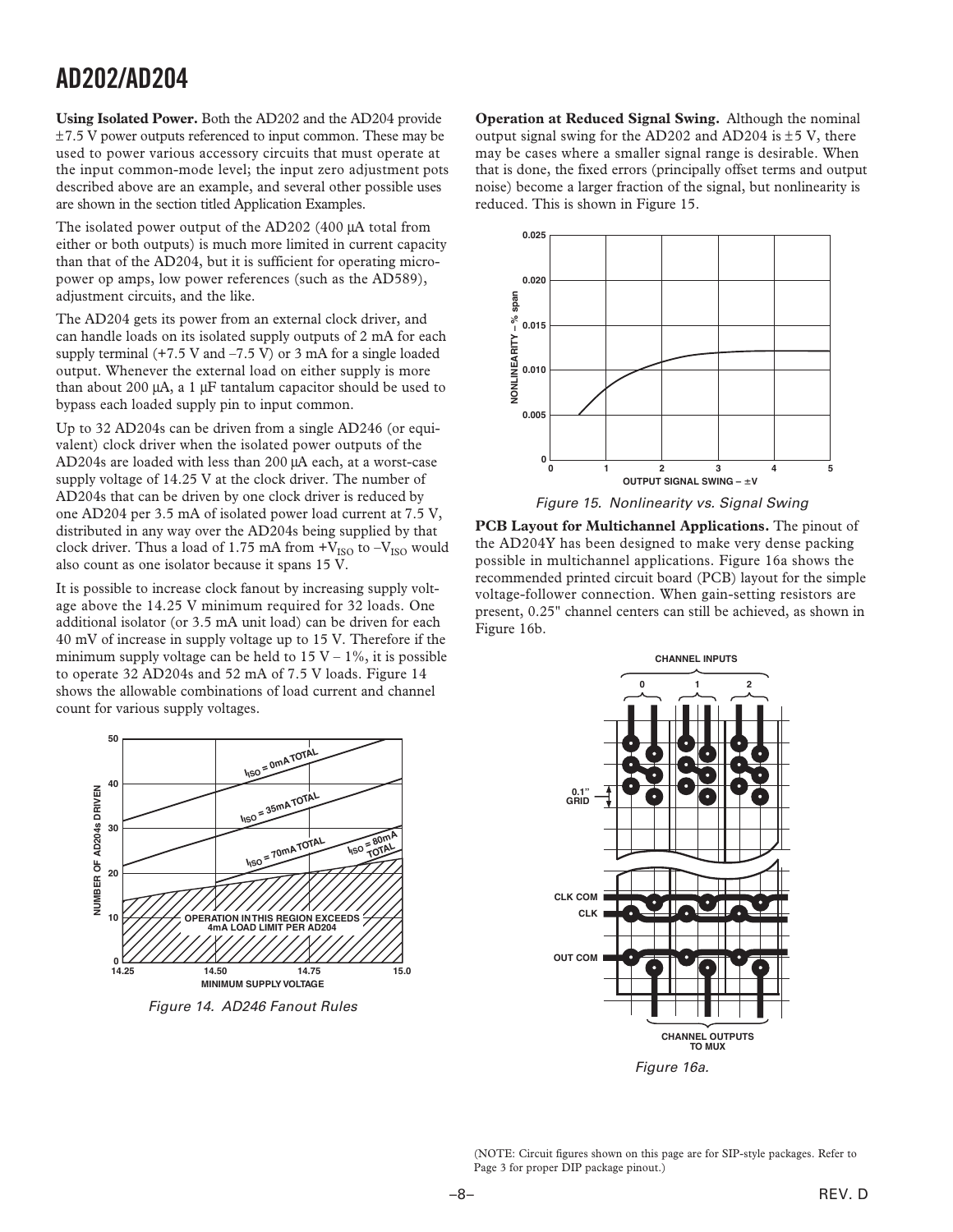

Figure 16b.

**Synchronization.** Since AD204s operate from a common clock, synchronization is inherent. AD202s will normally not interact to produce beat frequencies even when mounted on 0.25-inch centers. Interaction may occur in rare situations where a large number of long, unshielded input cables are bundled together and channel gains are high. In such cases, shielded cable may be required or AD204s can be used.

### **APPLICATIONS EXAMPLES**

**Low Level Sensor Inputs.** In applications where the output of low level sensors such as thermocouples must be isolated, a low drift input amplifier can be used with an AD204, as shown in

Figure 17. A three-pole active filter is included in the design to get normal-mode rejection of frequencies above a few Hz and to provide enhanced common-mode rejection at 60 Hz. If offset adjustment is needed, it is best done at the trim pins of the OP07 itself; gain adjustment can be done at the feedback resistor.

Note that the isolated supply current is large enough to mandate the use of  $1 \mu$ F supply bypass capacitors. This circuit can be used with an AD202 if a low power op amp is used instead of the OP07.

Process Current Input with Offset. Figure 18 shows an isolator receiver that translates a 4-20 mA process current signal into a 0 V to 10 V output. A 1 V to 5 V signal appears at the isolator's output, and  $a -1$  V reference applied to output LO provides the necessary level shift (in multichannel applications, the reference can be shared by all channels). This technique is often useful for getting offset with a follower-type output buffer.



Figure 18. Process Current Input Isolator with Offset

The circuit as shown requires a source compliance of at least 5 V, but if necessary that can be reduced by using a lower value of current-sampling resistor and configuring the input amplifier for a small gain.



Figure 17. Input Amplifier and Filter for Sensor Signals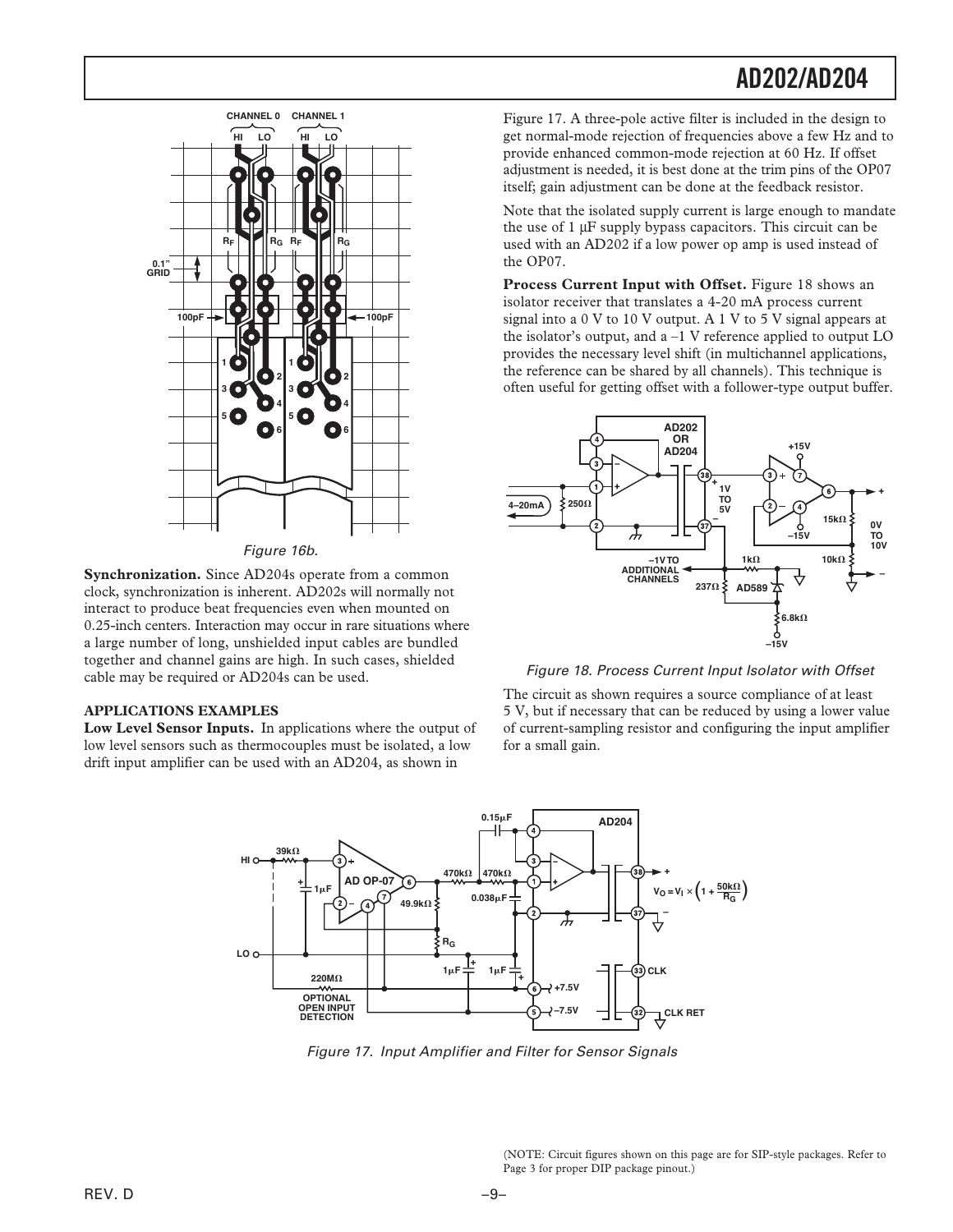**High Compliance Current Source.** In Figure 19, an isolator is used to sense the voltage across current-sensing resistor  $R<sub>s</sub>$  to allow direct feedback control of a high voltage transistor or FET used as a high compliance current source. Since the isolator has virtually no response to dc common-mode voltage, the closedloop current source has a static output resistance greater than  $10^{14}$   $\Omega$  even for output currents of several mA. The output current capability of the circuit is limited only by power dissipation in the source transistor.



Figure 19. High Compliance Current Source

**Motor Control Isolator.** The AD202 and AD204 perform very well in applications where rejection of fast common-mode steps is important but bandwidth must not be compromised. Current sensing in a fill-wave bridge motor driver (Figure 20) is one example of this class of application. For 200 V common-mode steps  $(1 \mu s$  rise time) and a gain of 50 as shown, the typical response at the isolator output will be spikes of  $\pm$ 5 mV amplitude, decaying to zero in less than 100 µs. Spike height can be reduced by a factor of four with output filtering just beyond the isolator's bandwidth.



Figure 20. Motor Control Current Sensing

**Floating Current Source/Ohmmeter.** When a small floating current is needed with a compliance range of up to  $\pm 1000$  V dc, the AD204 can be used to both create and regulate the current. This can save considerable power, since the controlled current does not have to return to ground. In Figure 21, an AD589 reference is used to force a small fixed voltage across R. That sets the current that the input op amp will have to return through the load to zero its input. Note that the isolator's output isn't needed at all in this application; the whole job is done by the input section. However, the signal at the output could be useful as it's the voltage across the load, referenced to ground. Since the load current is known, the output voltage is proportional to load resistance.



Figure 21. Floating Current Source

**Photodiode Amplifier.** Figure 22 shows a transresistance connection used to isolate and amplify the output of a photodiode. The photodiode operates at zero bias, and its output current is scaled by  $R_F$  to give a 5 V full-scale output.



Figure 22. Photodiode Amplifier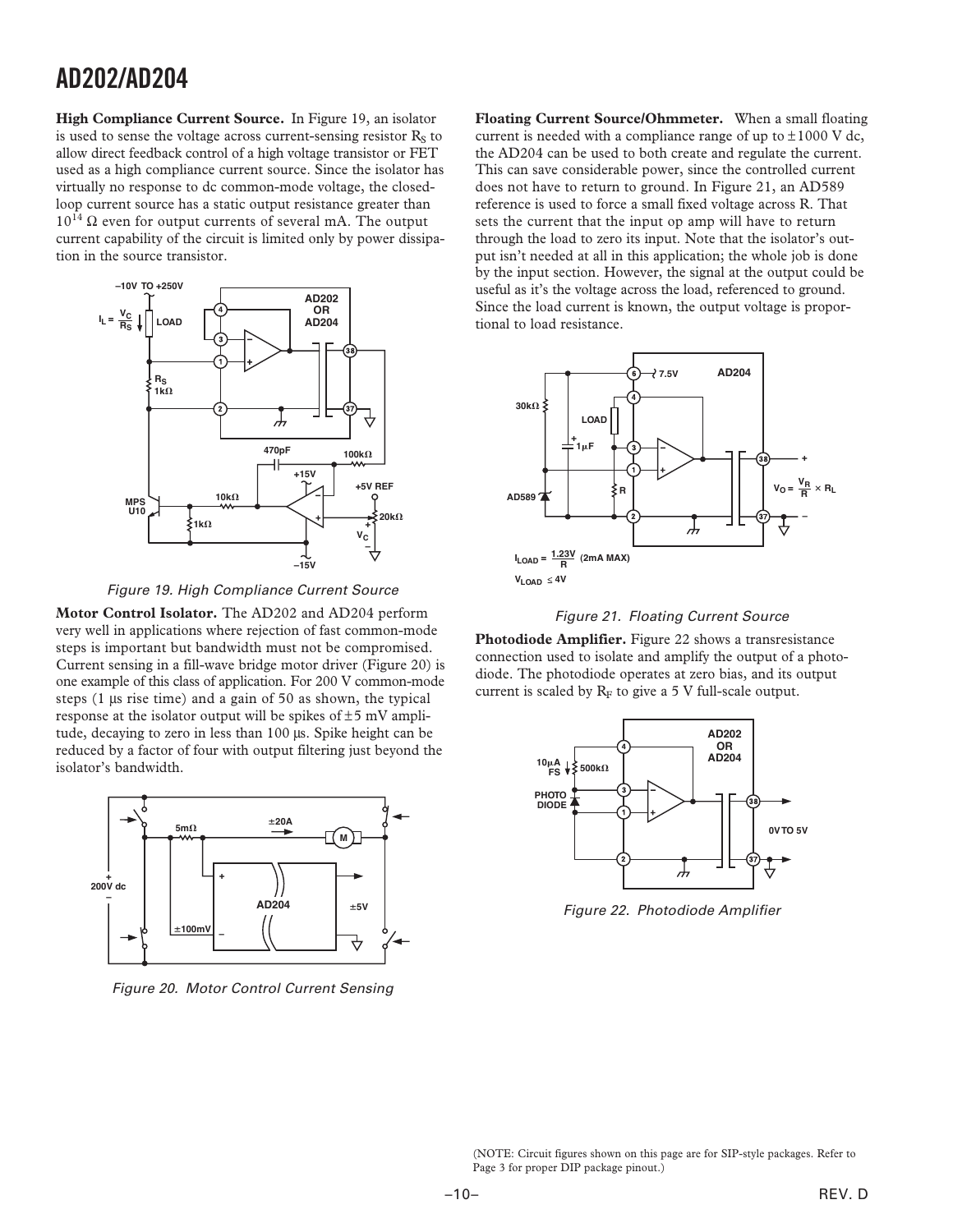### **OUTLINE DIMENSIONS**

Dimensions shown in inches and (millimeters)

#### **AD202/AD204 SIP Package**



#### **AD202/AD204 DIP Package**



CONTROLLING DIMENSIONS ARE IN INCHES; MILLIMETER DIMENSIONS<br>(IN PARENTHESES) ARE ROUNDED-OFF MILLIMETER EQUIVALENTS FOR<br>REFERENCE ONLY AND ARE NOT APPROPRIATE FOR USE IN DESIGN

#### **AC1058 Mating Socket**



**CONTROLLING DIMENSIONS ARE IN INCHES; MILLIMETER DIMENSIONS (IN PARENTHESES) ARE ROUNDED-OFF MILLIMETER EQUIVALENTS FOR REFERENCE ONLY AND ARE NOT APPROPRIATE FOR USE IN DESIGN**

#### **AD246JY Package**



**CONTROLLING DIMENSIONS ARE IN INCHES; MILLIMETER DIMENSIONS (IN PARENTHESES) ARE ROUNDED-OFF MILLIMETER EQUIVALENTS FOR REFERENCE ONLY AND ARE NOT APPROPRIATE FOR USE IN DESIGN**

#### **AC1060 Mating Socket**



**CONTROLLING DIMENSIONS ARE IN INCHES; MILLIMETER DIMENSIONS (IN PARENTHESES) ARE ROUNDED-OFF MILLIMETER EQUIVALENTS FOR REFERENCE ONLY AND ARE NOT APPROPRIATE FOR USE IN DESIGN**

#### **AD246JN Package**



**CONTROLLING DIMENSIONS ARE IN INCHES; MILLIMETER DIMENSIONS (IN PARENTHESES) ARE ROUNDED-OFF MILLIMETER EQUIVALENTS FOR REFERENCE ONLY AND ARE NOT APPROPRIATE FOR USE IN DESIGN**